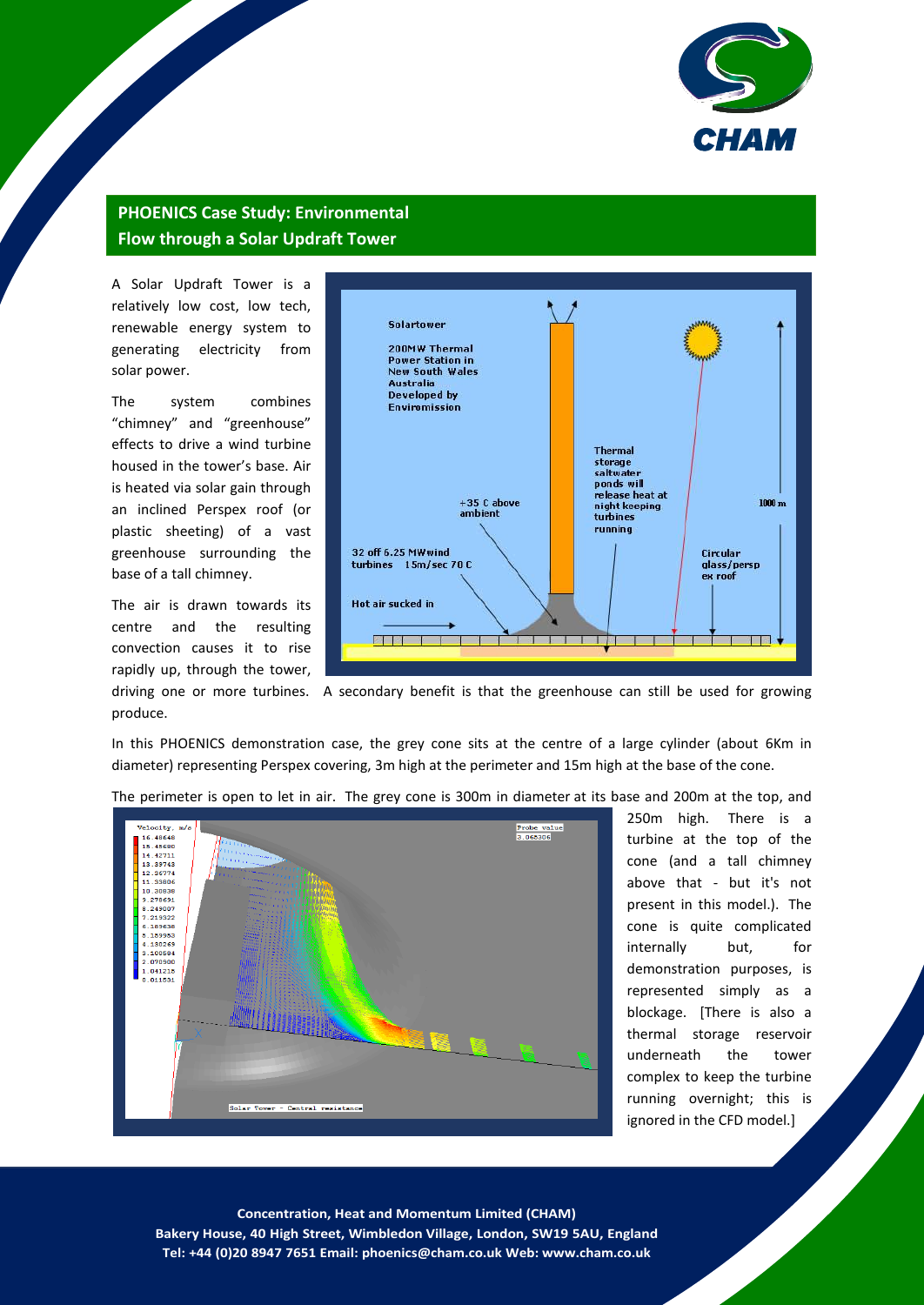

The above image shows the inside of the tower. There are 5 floors inside with viewing galleries, each with a wall at the inner end and an ANGLED-OUT at the outer edge. The ANGLED-OUTs intersect the blockage of the tower and provide fixed-pressure boundaries where they intersect.



InForm is used to apply heat sources to hidden blockages, HEAT & HEAT2. The STOREd variable MARK is set to 1 in all cells which are fluid and have a solid above them (ie on the next Z plane). Fluid cells are identified as having the property marker PRPS < 100, and solid cells as having PRPS > 99. Heat is applied to all cells with MARK=1.

In a similar fashion,

in HEAT2, MARK is set to 2 in all cells which are fluid but have a solid in the next Y cell outwards. Heat is applied to all cells with MARK=2. The HEAT2 object covers the whole X extent of the domain, but could be limited to a small section with ease. If there is an external wind, ANGLED-IN objects can be placed on the upwind side of the internal floors (opposite the ANGLED-OUTs) and the external wind set as the inflow velocity.